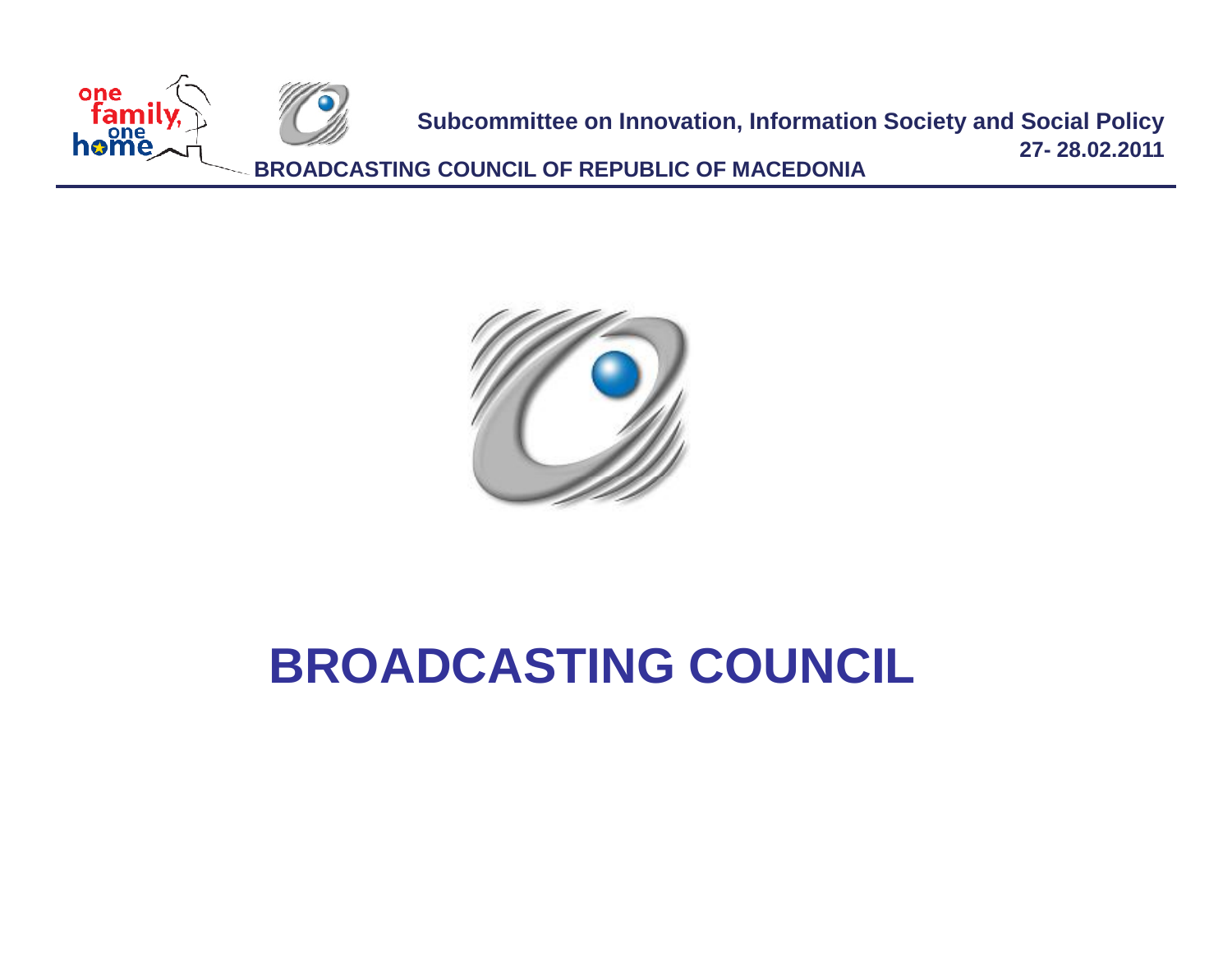

**BC published the Analysis of the Broadcasting Market for 2010**

# **Key findings:**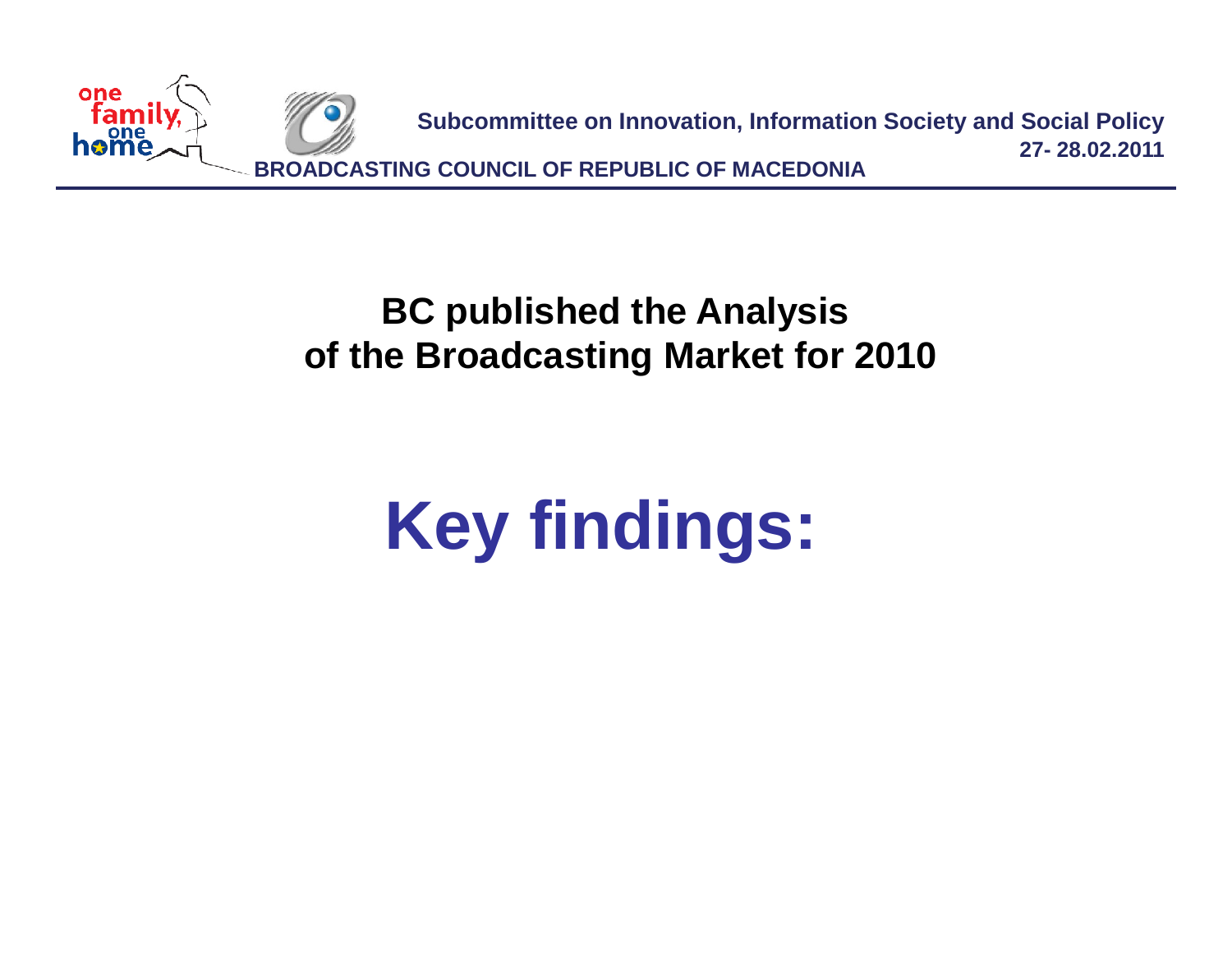

### **Television industry: 78 television stations**

- MRT Public Broadcasting Service
- 77 commercial stations, including:
	- 5 nationwide through terrestrial transmitter (one of them no longer broadcast television program)
	- 13 satellite (of which 10 broadcast programs)
	- 49 at the local level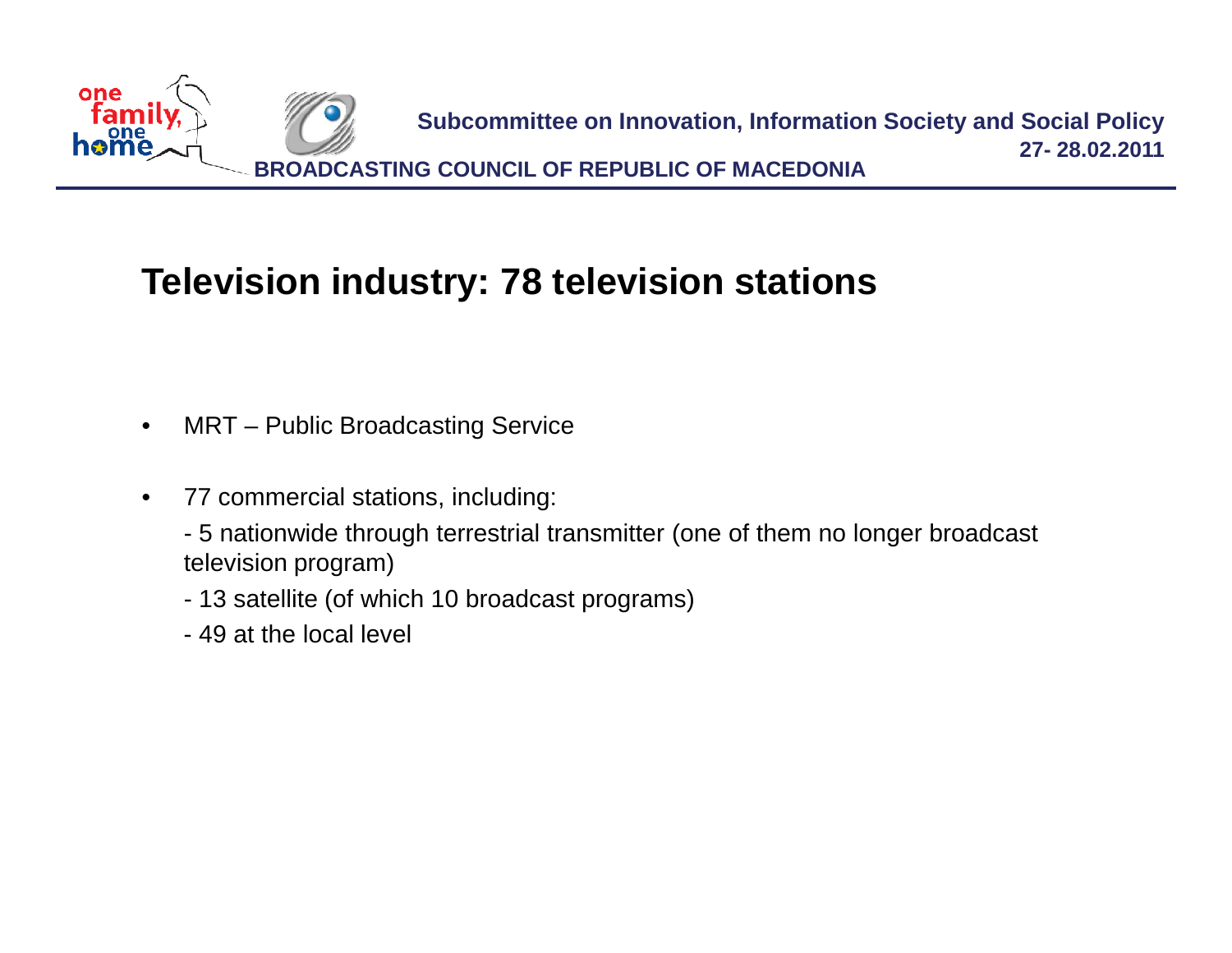

#### **Key findings from the operation of TV stations in 2010**

Revenues:

- Total revenues for all TV stations (excluding A1) – 27 mio. EUR

#### Expenditures:

- Total spending on television at the state level 13.79 mio. EUR
- Most of the expendetures have been spent on programming production.
- Best financial results have been achieved by Sitel TV.
- Three satellite TV's reported financial gains.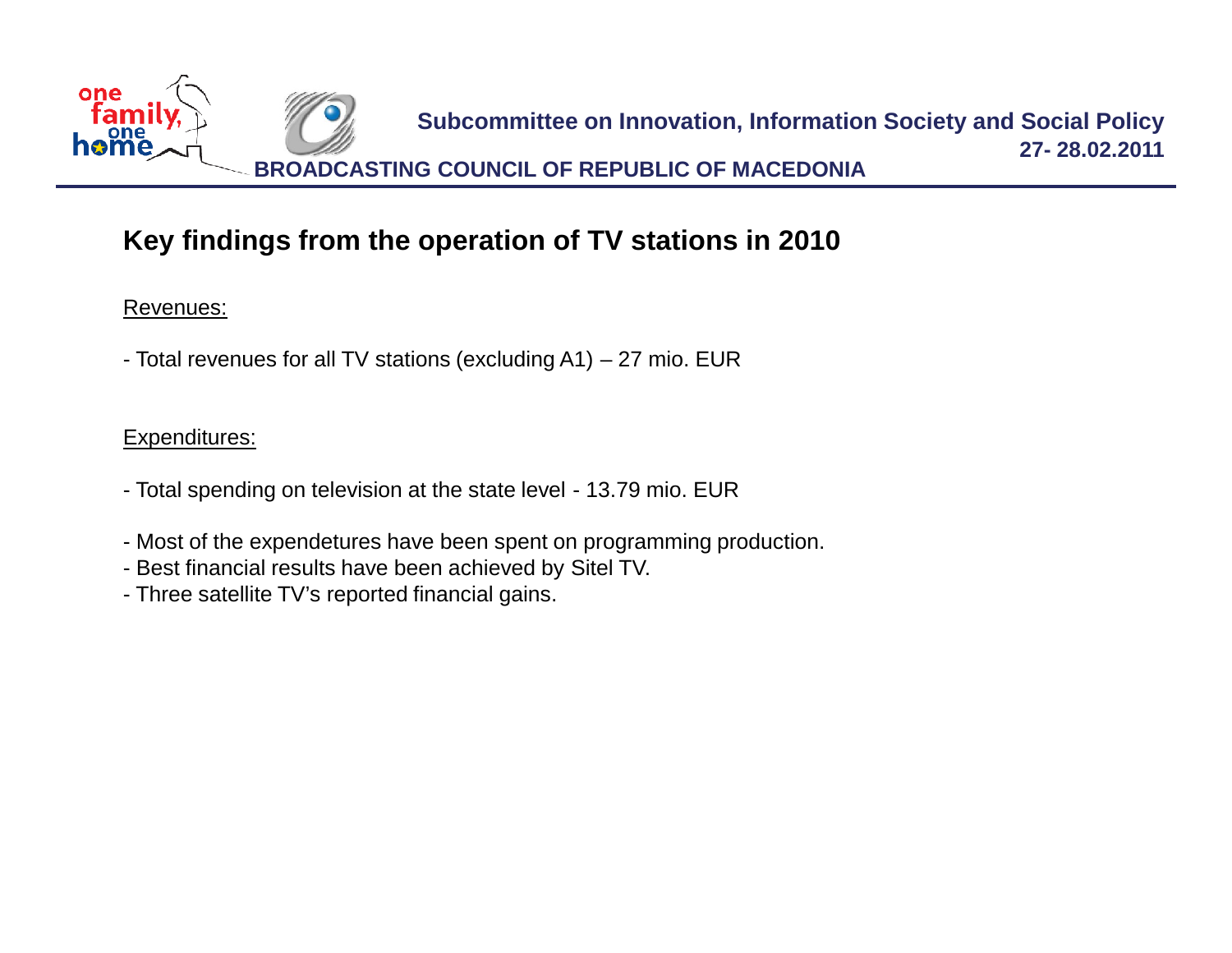

### **Financial activities of the PBS MRT**

Revenue sources:



#### **Incomes within the last three years (in mio EUR)**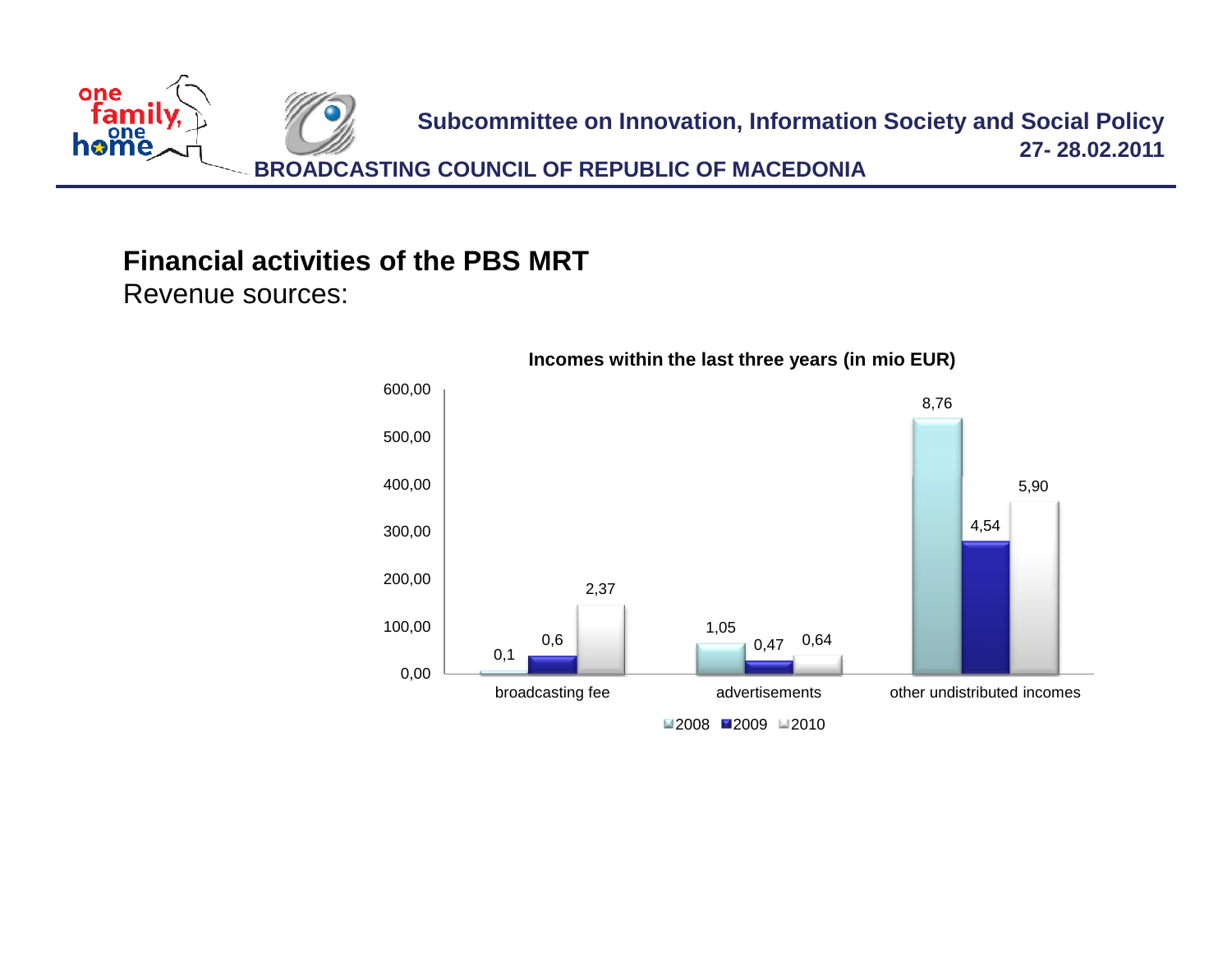

### **Comparative data on the revenues of commercial terrestrial TV stations statewide in 2010**

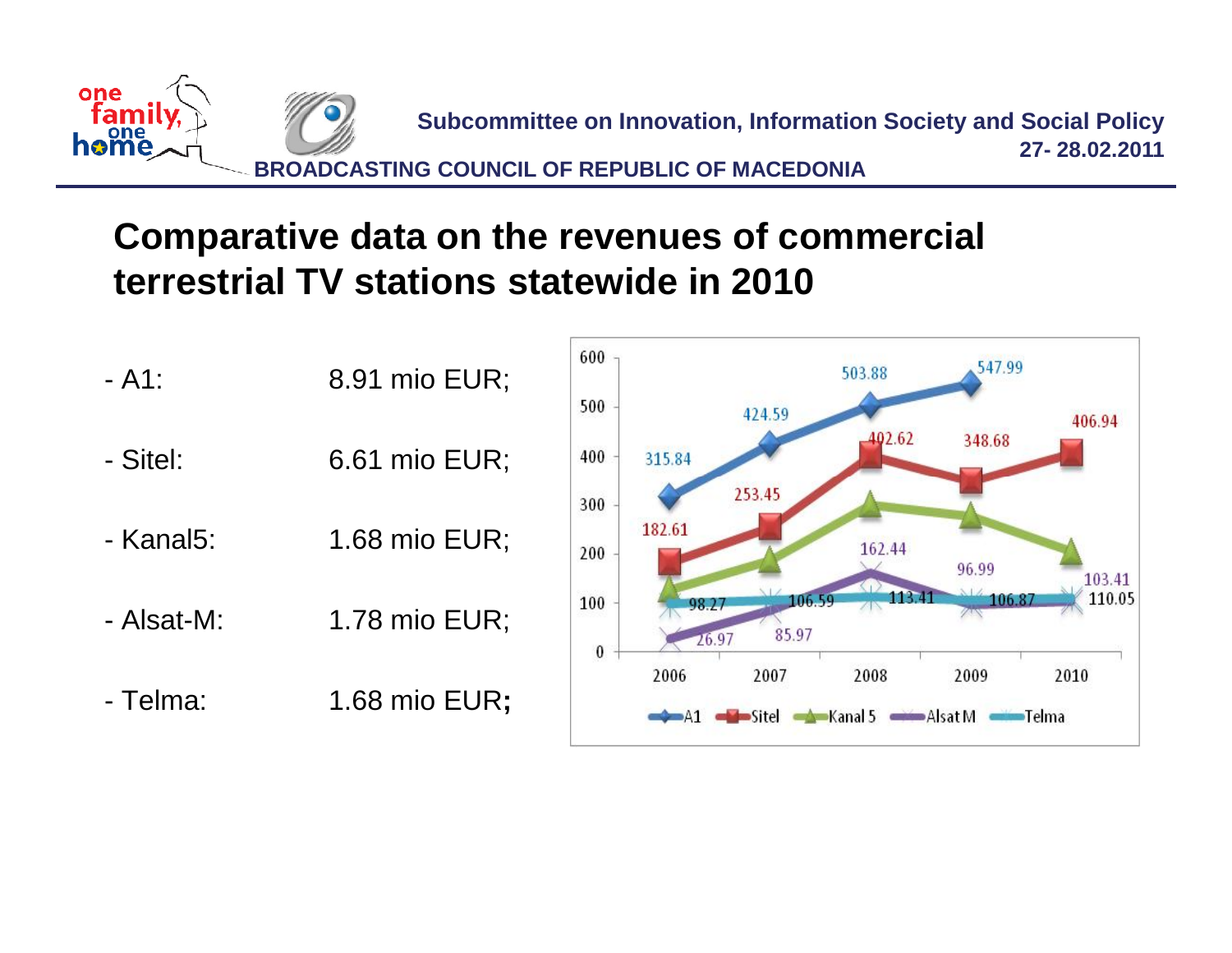

### **Comparative data on the incomes of satellite TV stations**



**share of total incomes of satellite televisions**

- Total revenues of satellite TV stations that submitted data to the BC amounted to 1.60 mio EUR
- Of these, 85% is income realized by only three broadcasters: TV Alfa, Nasha TV and Pink Minus 15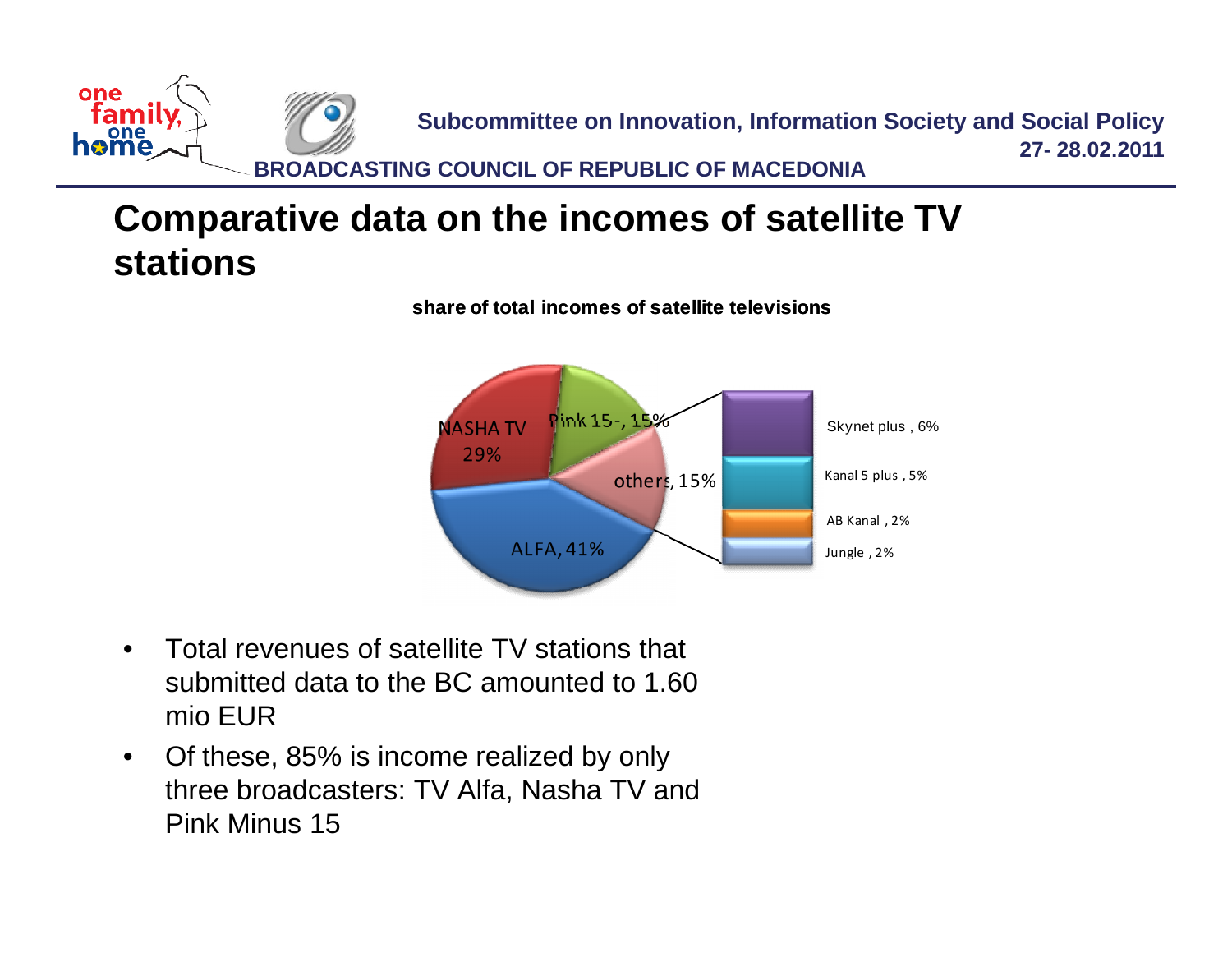

### **Comparative data on the incomes of regional TV stations**



- Total revenues: 1.39 mio EUR
- Two TV stations (TV Era and TV Skopje) make 70% of the total revenues.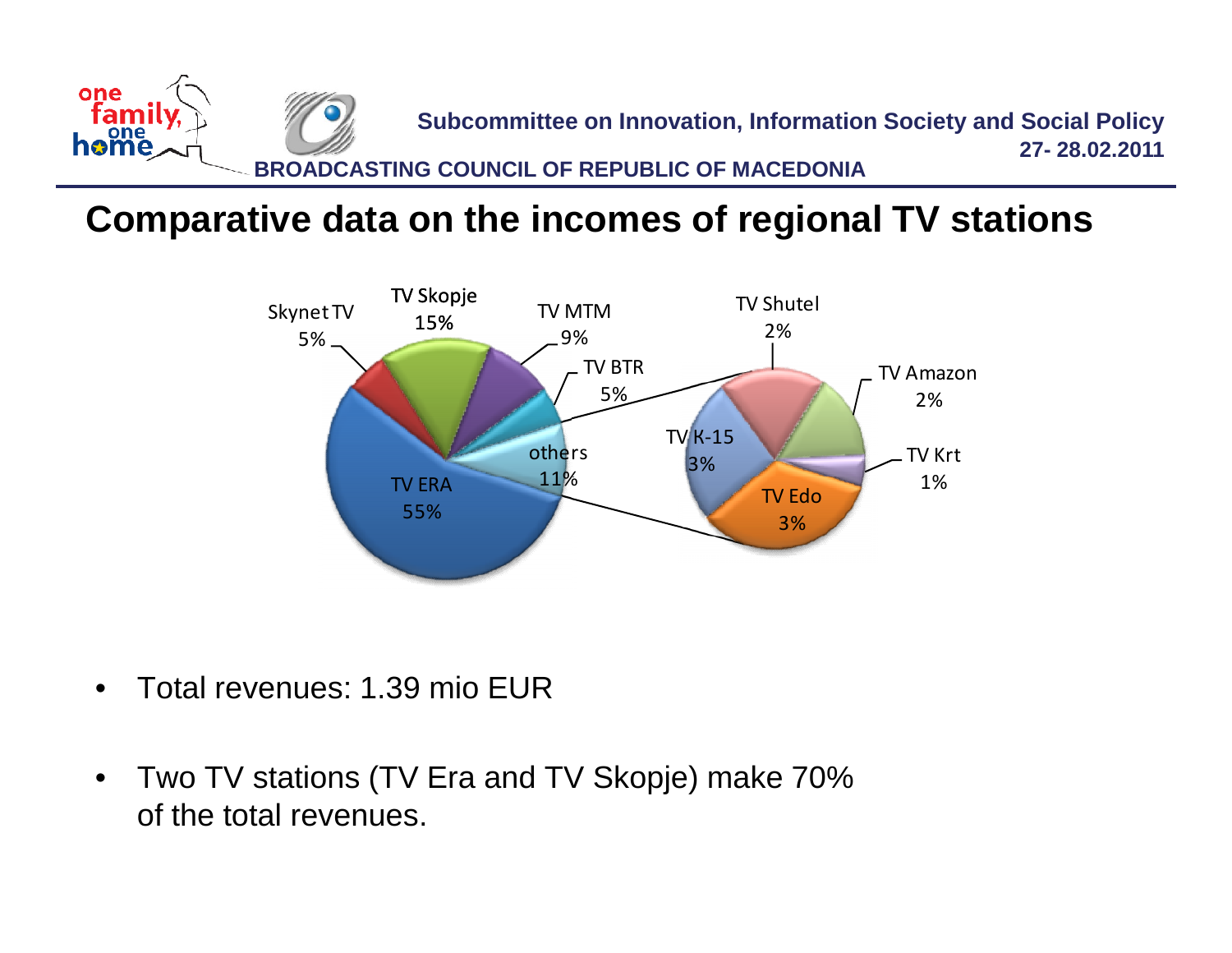

### **Radio industry: in total 72 radio stations**

- ∙ Public broadcasting service Macedonian Radio
- ∙ 3 non profit broadcasting institutions
	- ∙ 68 commercial radio stations out of which:
		- 3 radio stations on a state level
		- 16 radio stations on a regional level
		- 49 radio stations on a local level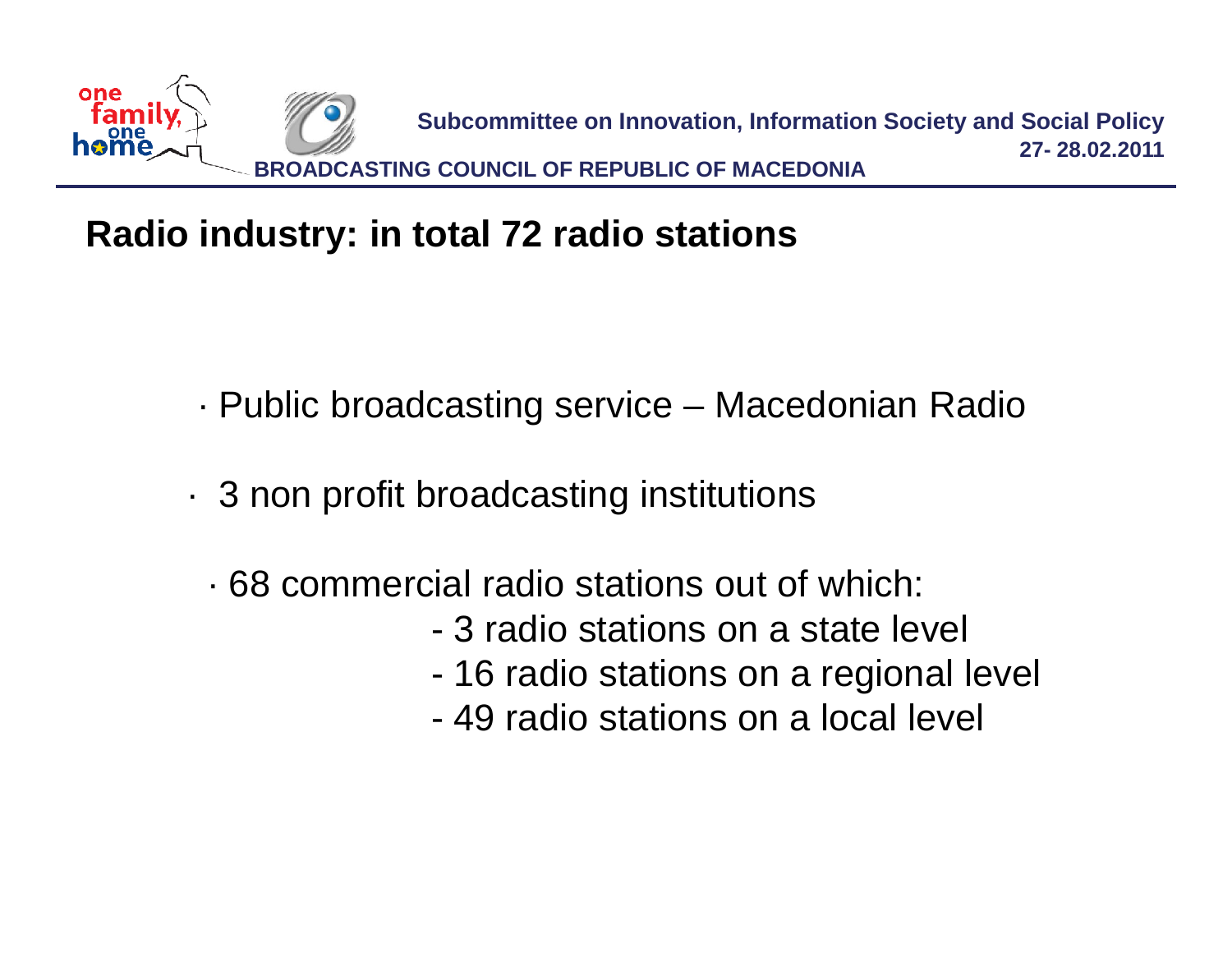

#### **Key findings from the work of the radio stations in 2010**

#### Revenues:

- Total revenues of all radio stations – 5.50 mio. EUR

#### Expenditures:

- Total expenditures of the radios on a national level 0,72 mio. EUR
- The biggest part of the expenditures was used for program production.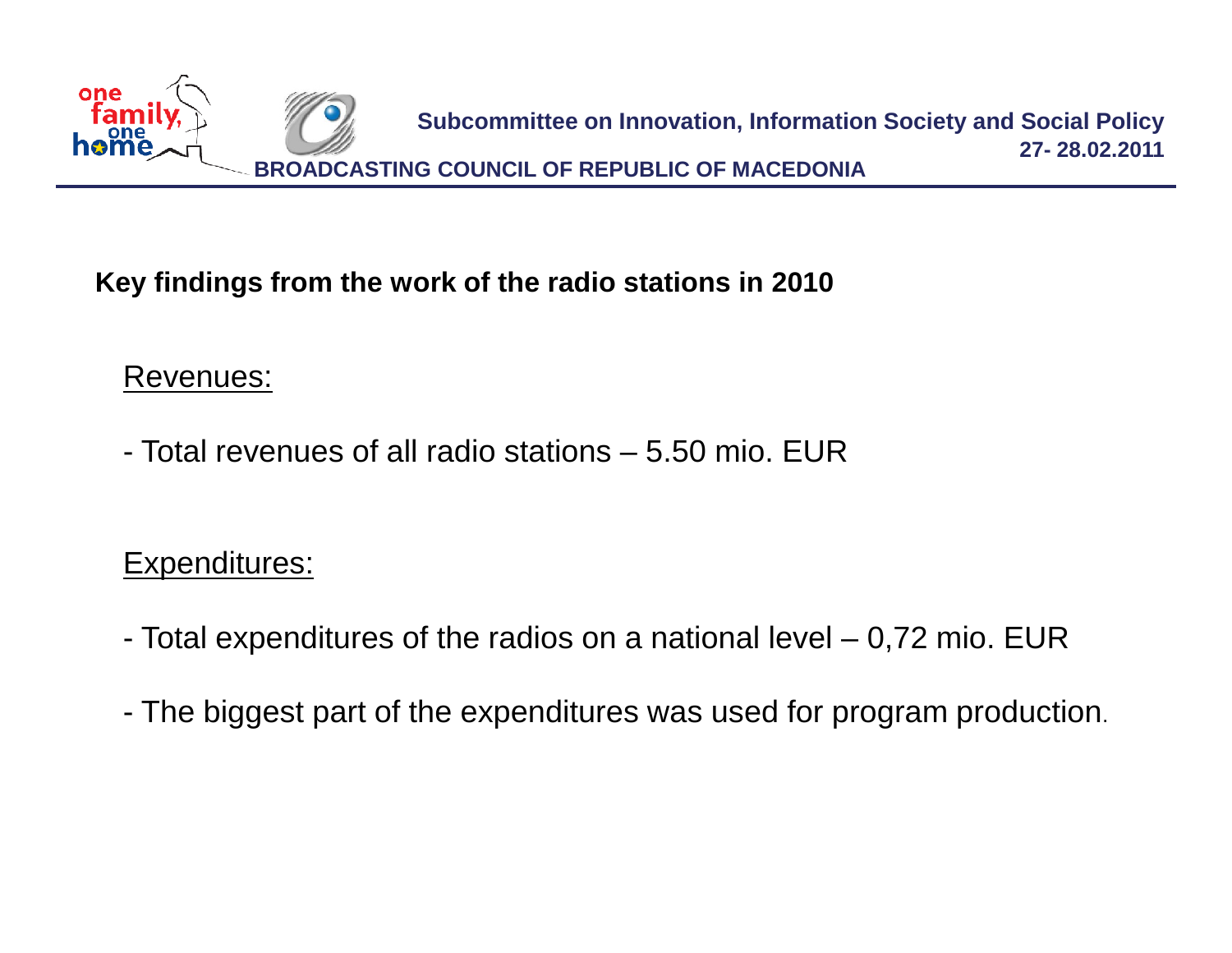

### **Macedonian Radio: Revenues and expenditures**

- Revenues: broadcast fee, advertising & teleshopping, revenues categorized as revenues categorized as"other uncategorized revenues".
- Expenditures: salaries and allowances and purchase of programming

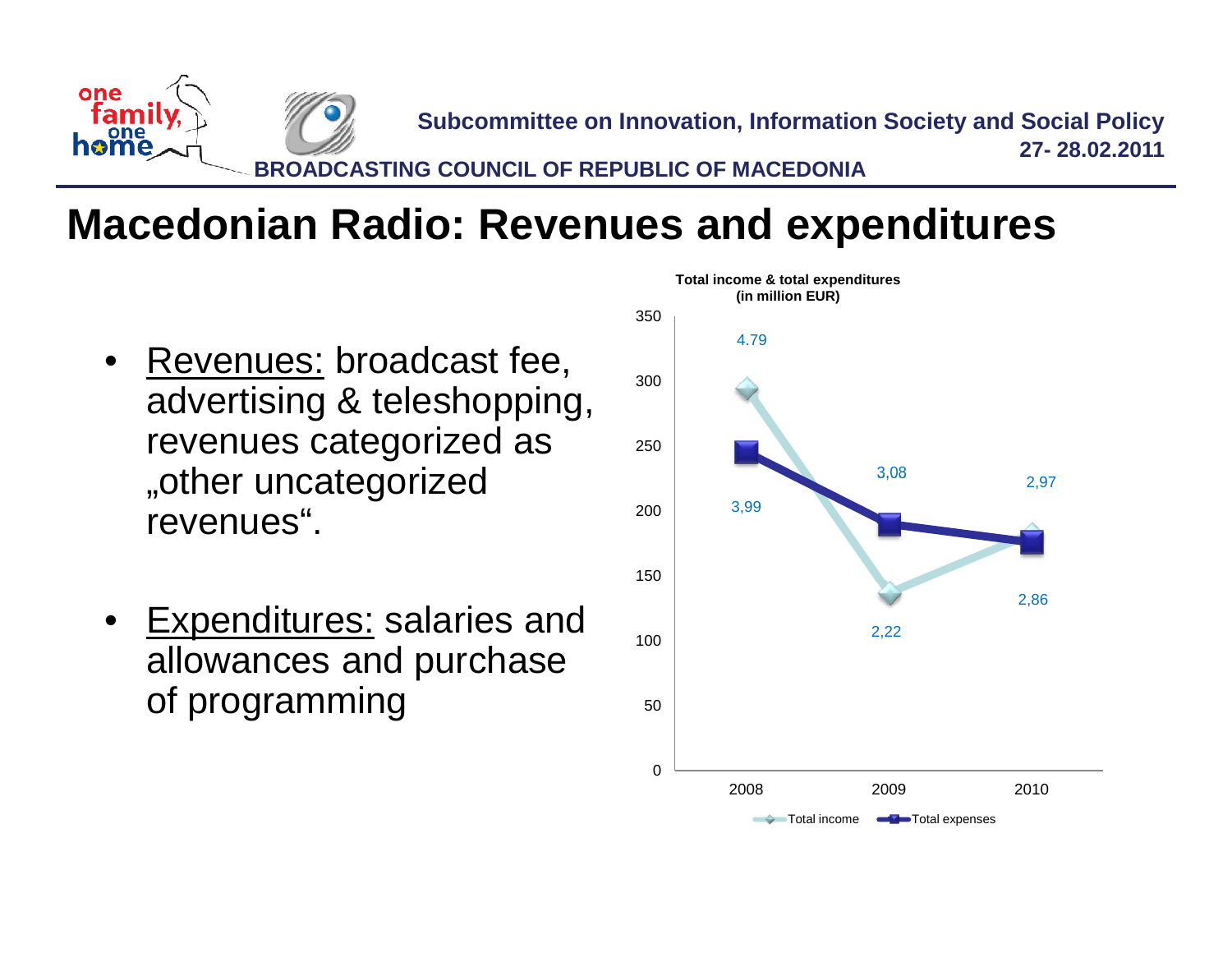

### **Comparative data about the total revenues of the commercial radio stations on a national level**

- Continuous revenues growth of Antena 5 and Kanal 77
- Main revenue source: advertizing (2/3 of the total revenues)

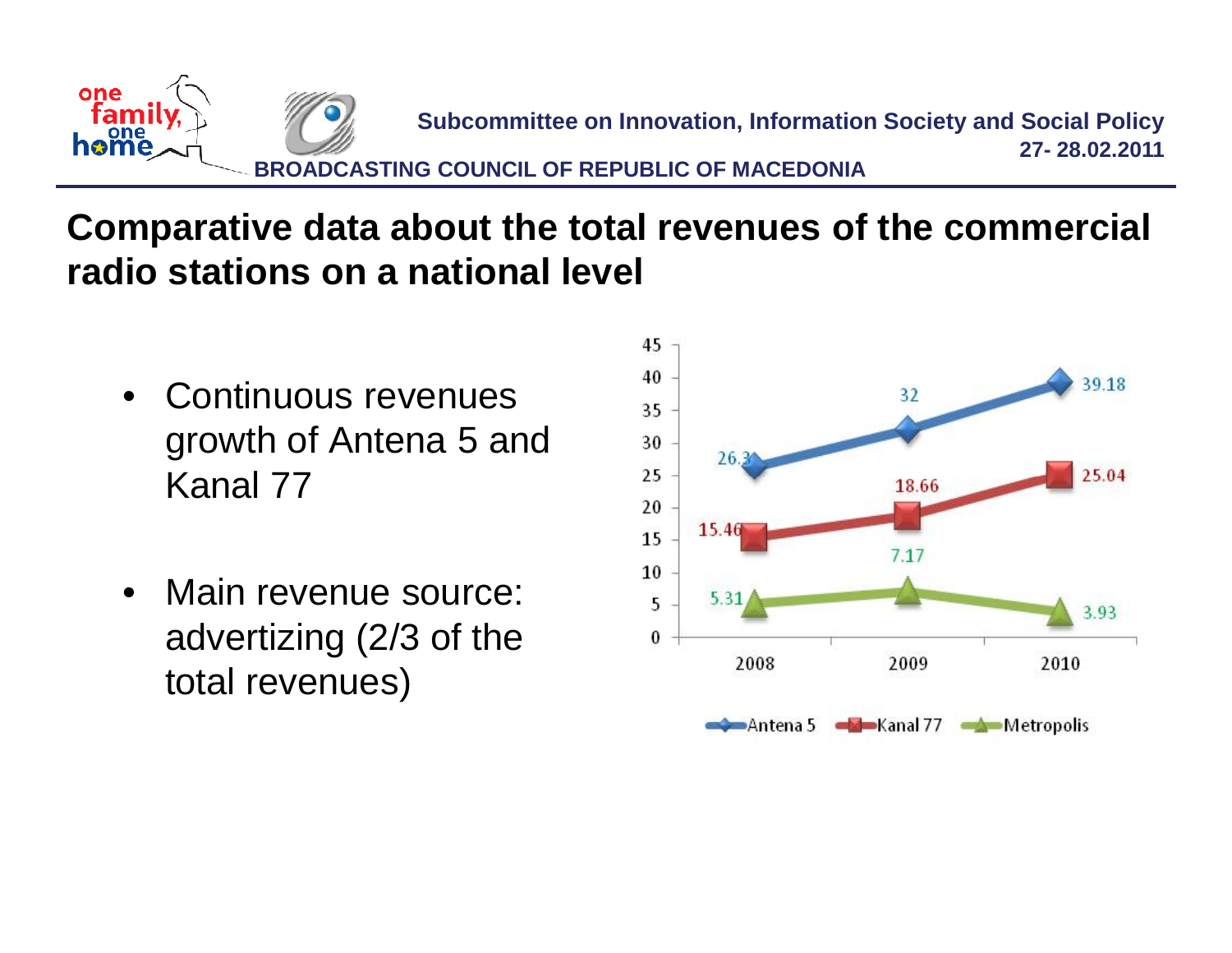

#### **Main advertising industries in the TV sector**



Values in mio EUR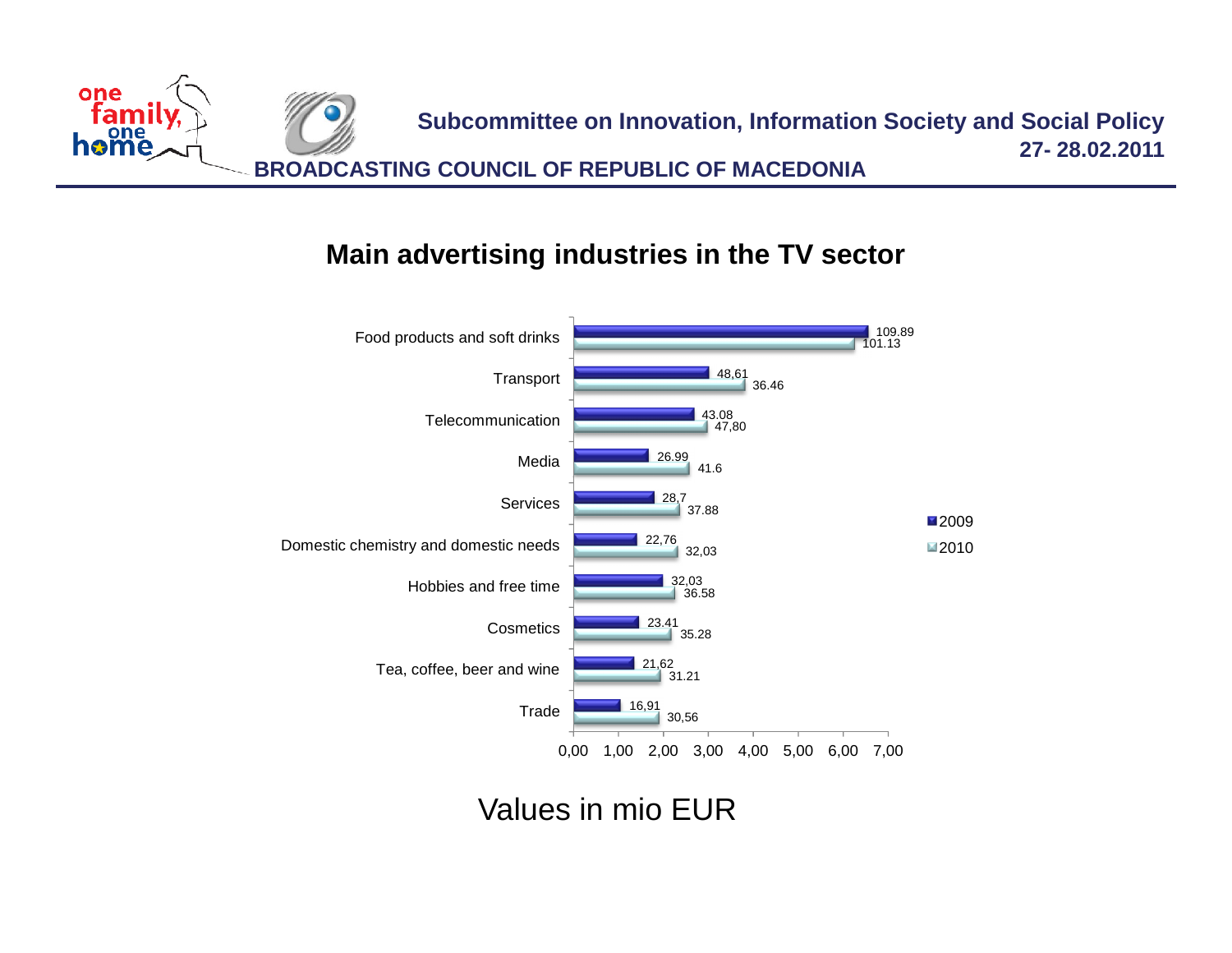

### **Top 5 advertisers for 2010**

- 1. One (Telecom operator)
- 2. Vreme (Daily newspaper)
- 3. Coca Cola
- 4. Procter&Gamble
- 5. VIP (Telecom operator)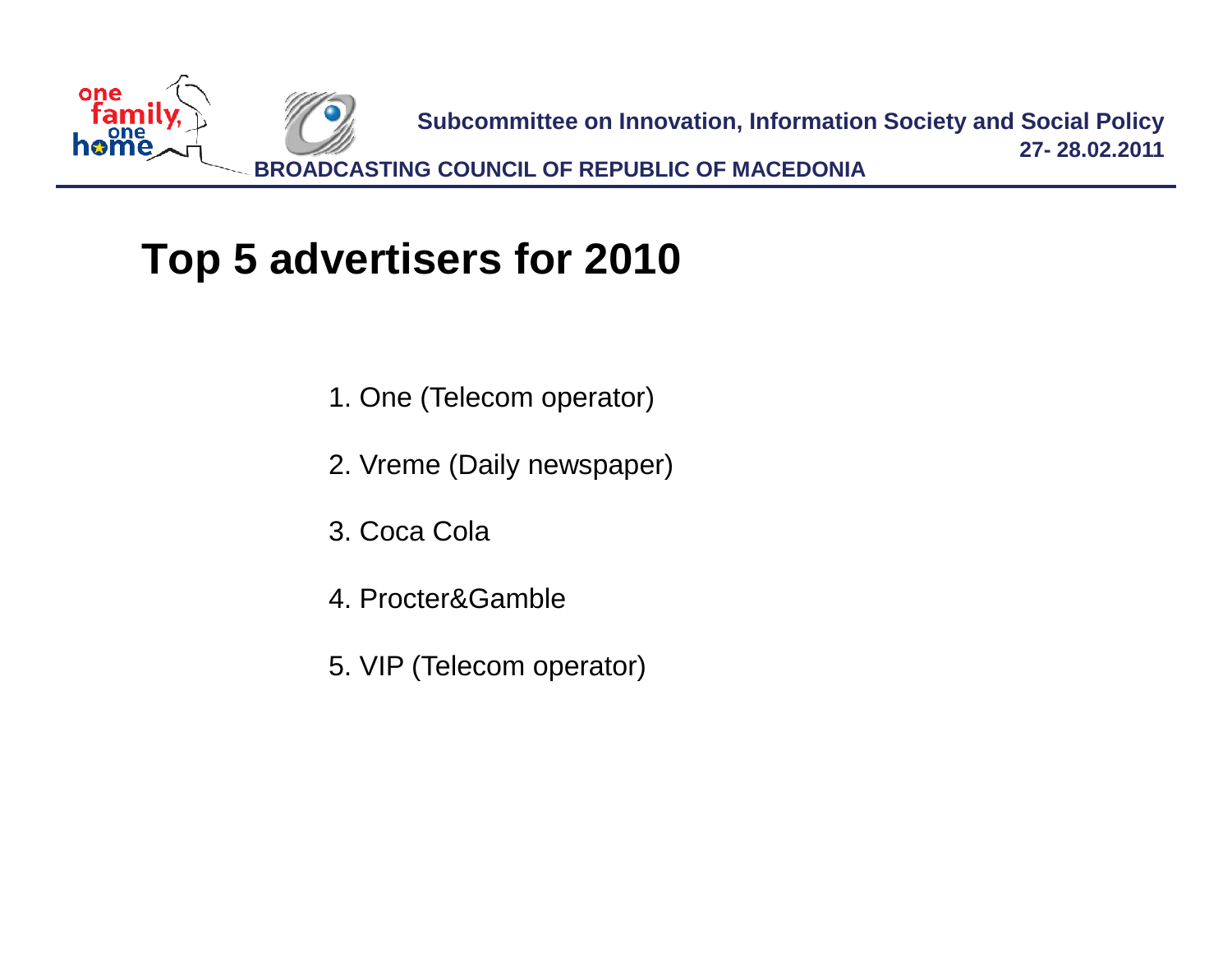

# **Copyright protection**

- Joint activities with the Government's Coordination Body for Copyright Protection

- Regular registration of programme packages of operators of public communication networks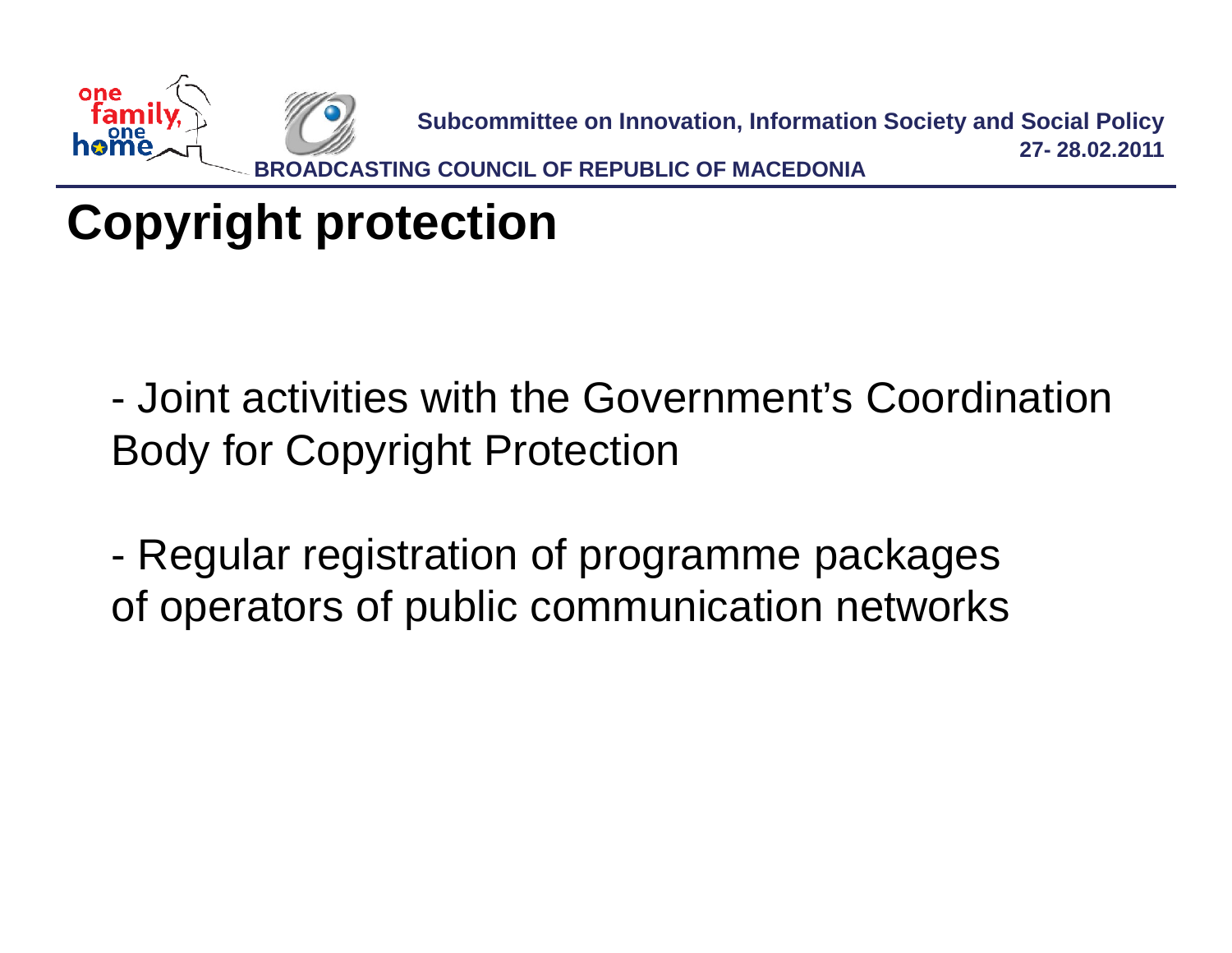

### **Monitoring of the broadcasters' ownership structure and prevention of illegal media concentration**

- Law infringements have been noticed with TV Kanal5, TV Sitel, TV Shutel, Radio Kanal77 and Radio Classic FM

- TV Shutel, Radio Classic FM changed the ownership structure according to the law

- BC requested from all broadcasters to send a statement with an up-to-date ownership structure

- BC noted 5 cases of illegal media concentration and all of them have been solved in within the legal deadlines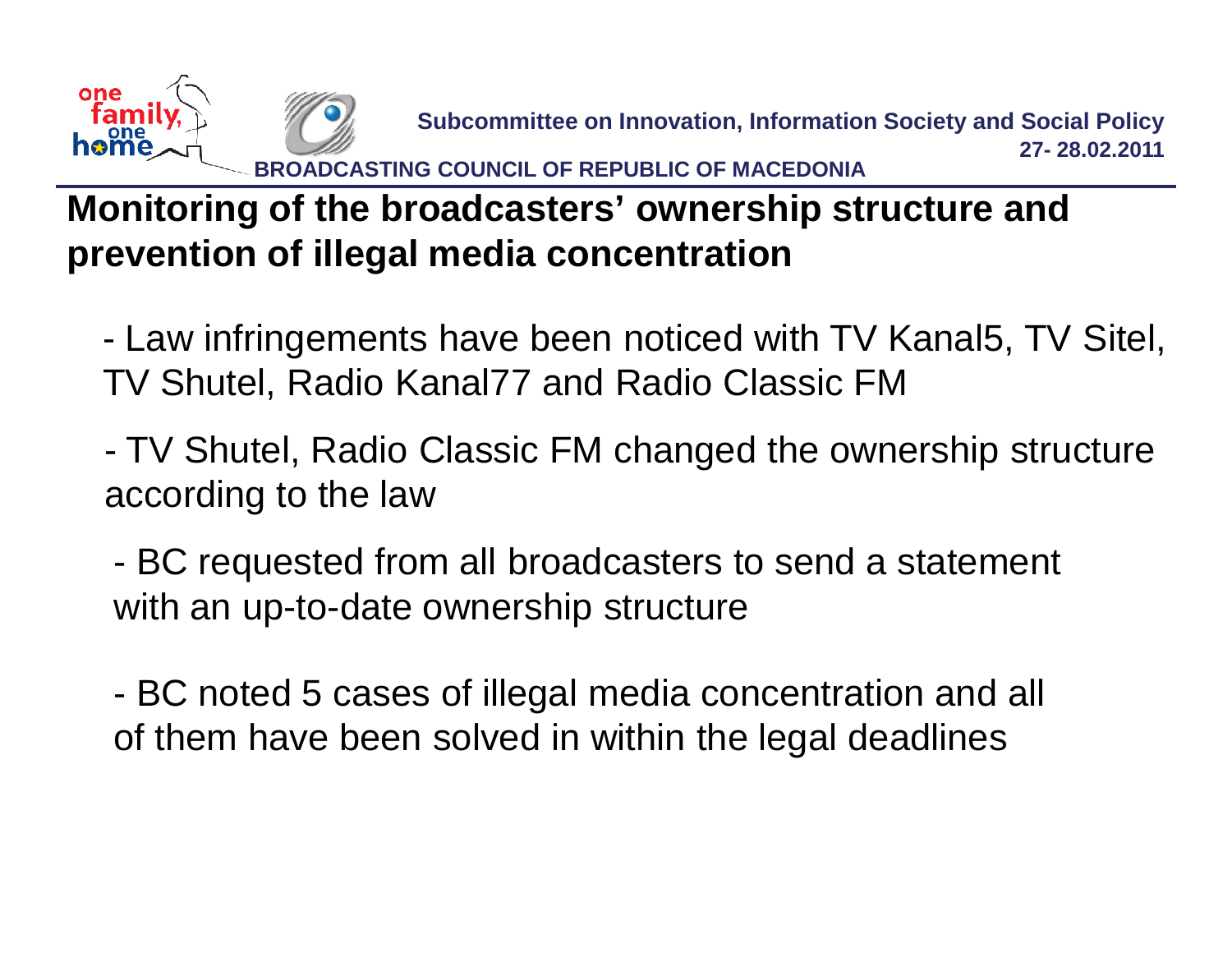

### **Implementation of the AVMS Directive & introduction of DTT**

- BC is giving active contribution in the process of drafting of the new media law

- BC is giving active contribution in the process of introduction of DTT-services; Public awareness raising activities on DTT, funded by IPA (Transational) will be implemented during 2012

- BC is ready to prepare the by-law legislation, which would ease the implementation of the AVMSD provisions after the media law is adopted